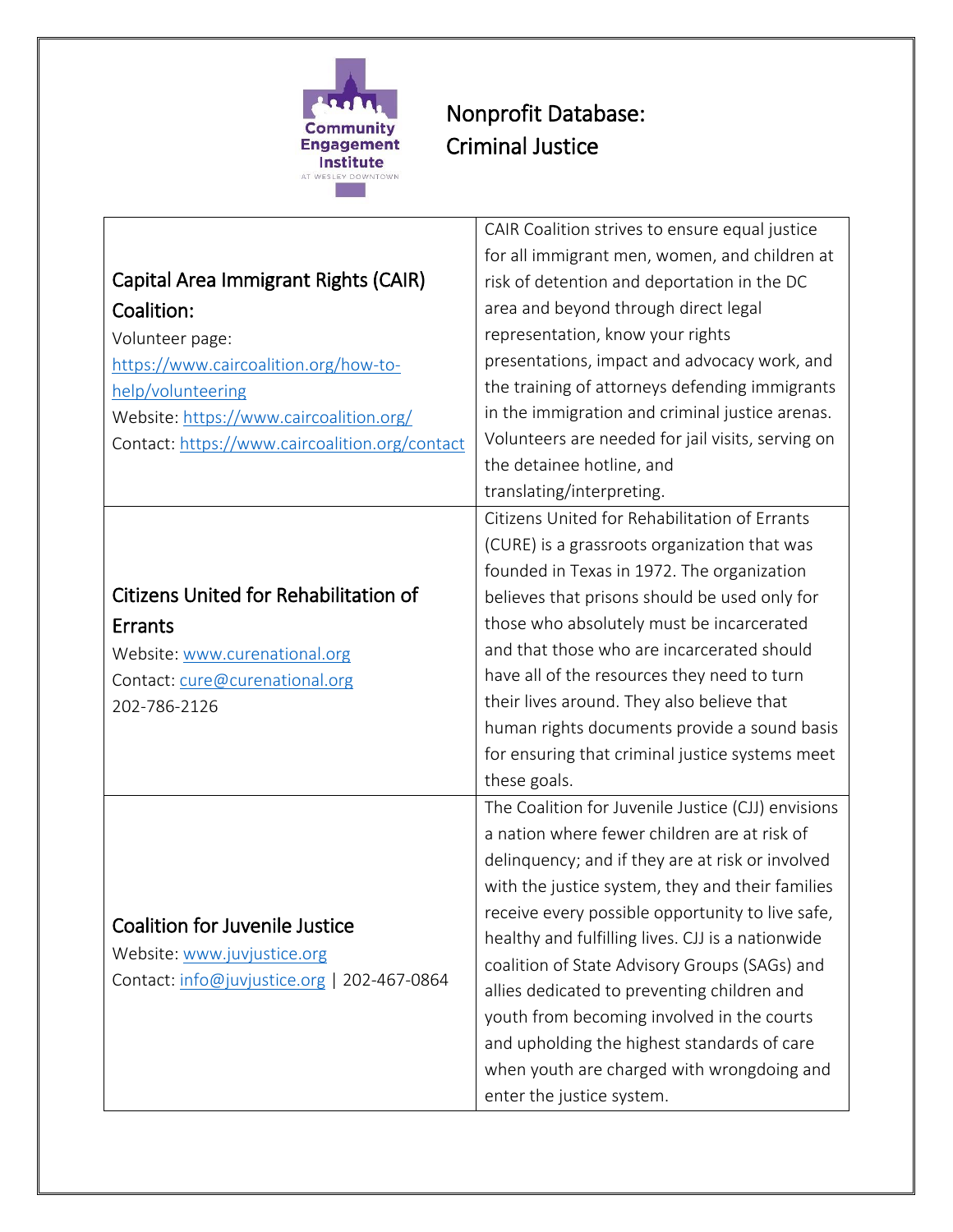|                                               | CSOSA's mission is to increase public safety,    |
|-----------------------------------------------|--------------------------------------------------|
|                                               | prevent crime, reduce recidivism, and support    |
|                                               | the fair administration of justice in close      |
|                                               | collaboration with the community. In the         |
| <b>Court Service and Offender Supervision</b> | District of Columbia, eighty percent of pretrial |
| Agency                                        | defendants are released to the community and     |
| Website: www.csosa.gov                        | approximately 70 percent of convicted            |
| Contact: 202-220-5300                         | offenders serve some portion of their sentence   |
|                                               | in the community. As such, CSOSA's effective     |
|                                               | supervision of pretrial defendants and           |
|                                               | convicted offenders provides a crucial service   |
|                                               | to the courts and paroling authority and is      |
|                                               | critical to public safety.                       |
|                                               | CYOC's Identity program provides programs for    |
|                                               | Latino youth in Montgomery County, Maryland      |
| <b>Crossroads Youth Opportunity Center</b>    | to help them achieve a sense of confidence,      |
| (CYOC)                                        | connection, and control over their lives. Our    |
| Website: www.identity-youth.org               | goal is to reduce social and cultural barriers   |
| Contact: info@identity-youth.org              | that hamper Latino youths' ability to            |
|                                               | participate fully in society's benefits and      |
|                                               | responsibilities.                                |
|                                               | Since 1999, DC Books to Prisons Project has      |
|                                               | provided free books to prisoners around the      |
|                                               | country. We also develop and support local       |
|                                               | prison libraries. Our work is done solely by     |
|                                               | concerned volunteers on donated time and         |
| DC Books to Prisons                           | resources. Unlike some programs, we do not       |
| Website: www.dcbookstoprisoners.org           | limit requests for books to a particular         |
| Contact: btopdc@gmail.com                     | geographic area or demographic group;            |
|                                               | therefore, we receive a tremendous number of     |
|                                               | requests. Yearly, we send out close to 4,000     |
|                                               | packages containing over 10,000 books. These     |
|                                               | packages go to prisoners in 150 different        |
|                                               | prisons in all 50 states. Pack books Wednesday   |
|                                               | evenings between 5:30pm and 9:00pm.              |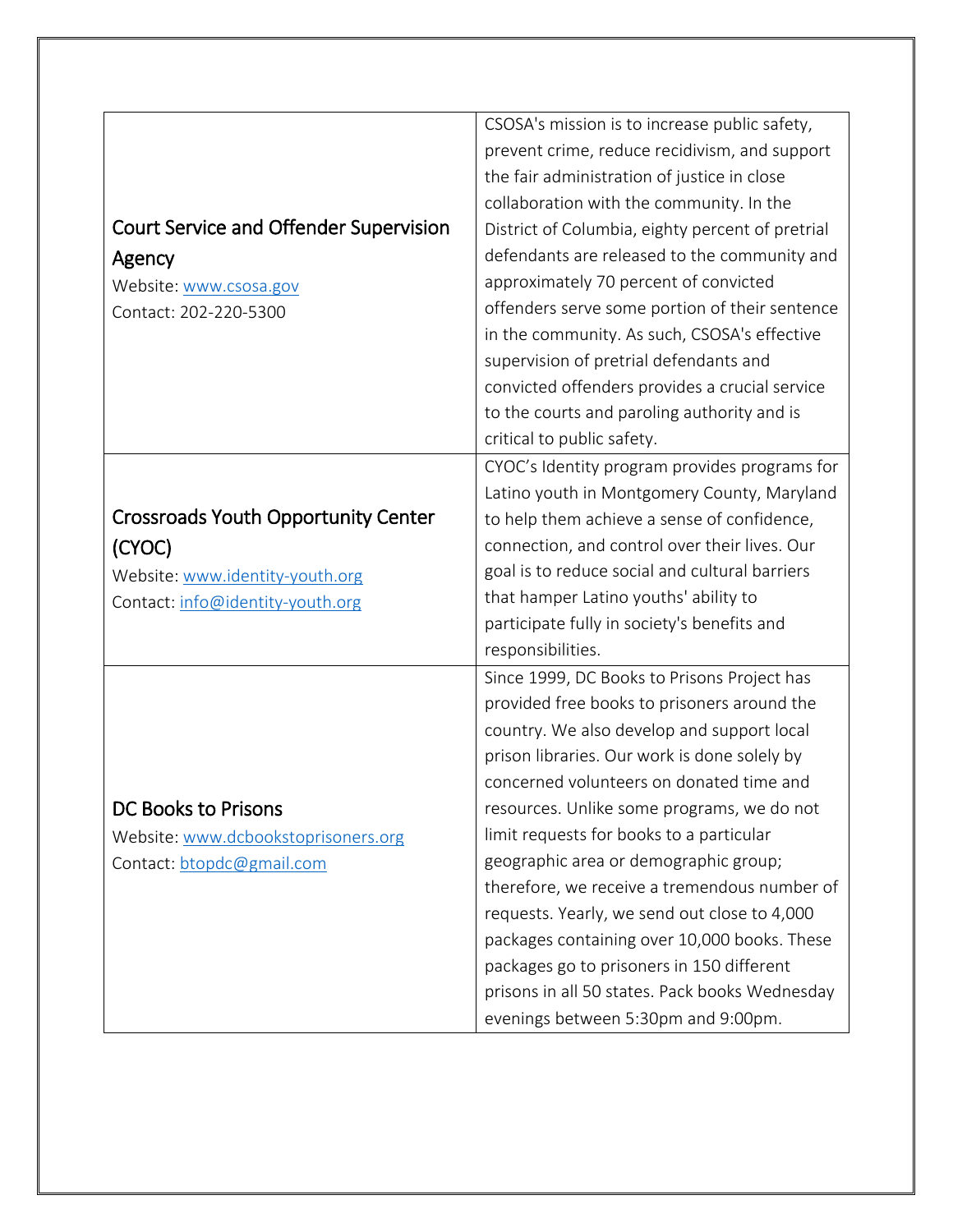|                                                                            | FAMM is a nonprofit, nonpartisan organization      |
|----------------------------------------------------------------------------|----------------------------------------------------|
|                                                                            | fighting for fair and proportionate sentencing     |
| <b>Families Against Mandatory Minimums</b>                                 | laws that allow judicial discretion while          |
| (FAMM)                                                                     | maintaining public safety. FAMM advocates for      |
| Website: www.famm.org                                                      | state and federal sentencing reform, and           |
| Contact: famm@famm.org                                                     | mobilizes thousands of individuals and families    |
|                                                                            | whose lives are adversely affected by unjust       |
|                                                                            | sentences to work constructively for change.       |
| <b>Friends of Guest House</b>                                              | Friends of Guest House is a nonprofit              |
| Website:                                                                   | organization that helps Northern Virginia          |
|                                                                            | women successfully reenter the community           |
| http://www.friendsofguesthouse.org/index.ph                                | following incarceration who are in need of         |
| $\overline{p}$                                                             | basic support services to successfully transition  |
| Volunteer page:                                                            | back into society. Housing, jobs, healthcare,      |
| http://www.friendsofguesthouse.org/waystoh<br>elp volunteer.html#volunteer | and family/community connection are the            |
|                                                                            | "four pillars of livability" that Friends of Guest |
| Contact: volunteer@friendsofguesthouse.org                                 | House focuses on.                                  |
|                                                                            | NRCAT is a membership organization                 |
| National Religious Campaign Against                                        | committed to ending U.S.-sponsored torture,        |
| Torture (NRCAT)                                                            | and cruel, inhumane and degrading treatment.       |
| Website: http://www.nrcat.org/index.php                                    | Since its formation in 2006, more than 300         |
| Contact: http://www.nrcat.org/about-                                       | religious organizations have joined NRCAT,         |
| us/contact-us                                                              | including representatives from the Catholic,       |
| Take Action Page:                                                          | evangelical Christian, mainline Protestant,        |
| http://www.nrcat.org/about-us/take-action-                                 | Unitarian Universalist, Quaker, Orthodox           |
| current-legislation                                                        | Christian, Jewish, Muslim, Hindu, Baha'l,          |
|                                                                            | Buddhist, and Sikh coummunities.                   |
|                                                                            | SAFE works to protect the safety and self-         |
| <b>SAFE</b>                                                                | determination of domestic violence survivors       |
|                                                                            | through emergency services, court advocacy,        |
| Website: www.dcsafe.org                                                    | and system reform. Volunteers can serve as         |
| Contact: safevolunteers@dcsafe.org                                         | part of the Court Watch Project (ensuring          |
|                                                                            |                                                    |
|                                                                            | justice for domestic violence survivors) or on     |